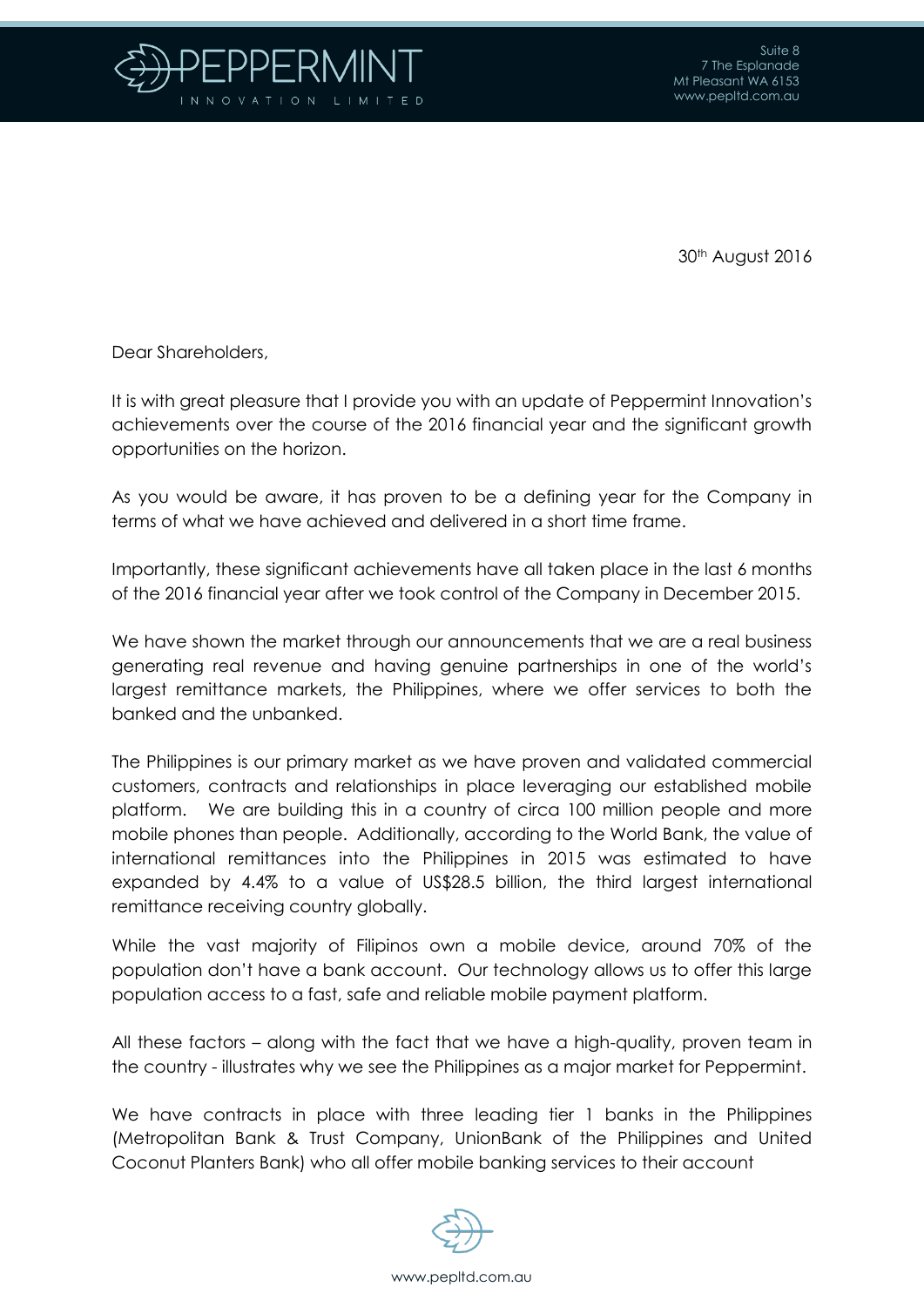

holder's and rely on us to maintain and provide ongoing technical improvement and support.

These agreements provide verification and proven commercial application of our platform.

We are also in the process of:

- \* Commercialising the mobile platform for the unbanked through the development and deployment of the MyWeps app (with our partner MyWeps International Inc.) through the 1Bro Global agent network – made up of 90,000 agent members and 40 business centres throughout the Philippines.
- Working with MyWeps International and the Central Bank of the Philippines on licensing of the app for domestic remittances. This process has started with the grant of the first licence to a 1Bro business centre which can now process nonbank domestic remittances.
- Working with UnionBank of the Philippines to expand account holder use of our 'white label' platform. We have been informed by the bank that they intend to dramatically ramp up from the current 50,000 registered account holders to 2.5 million over the coming 12 months which provides significant upside for the company.
- Consolidating a new strategic partnership with United Coconut Planters Bank of the Philippines (UCPB), to install the Peppermint Fast Remittance System to facilitate international remittance services using the Interbank Funds Transfer (IBFT) facility in the Philippines.

## **Revenue position**

The Philippines continues to offer many exciting opportunities to grow our revenue position.

UnionBank's move to increase its registered account holders to 2.5 million is just one example of where our revenue position will be significantly boosted going forward. In providing services to both the banked and the unbanked Peppermint makes a system fee. This is not focused on the size of the transactions but rather on the number of transactions.

Our research shows Filipinos make around 2.5 billion payments per month through banked and unbanked facilities. Our current performance and agreements see Peppermint making between AUD\$0.01 and \$0.06c per transaction so as we make inroads into the Philippines market our numbers are well positioned to increase.